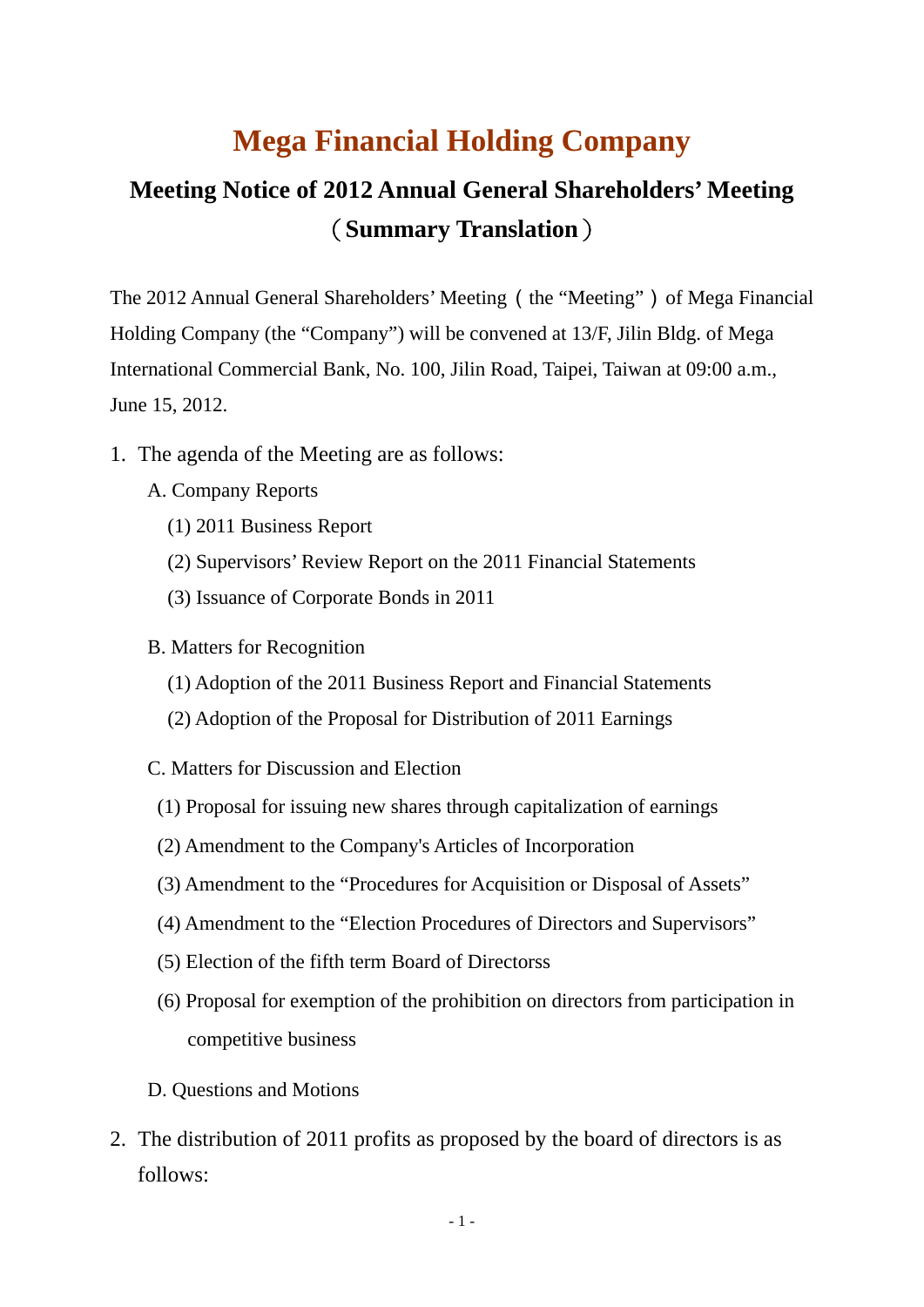- A. NT\$ 0.85 per share in cash with aggregate cash dividends of NT\$ 9,588,522,548.
- B. NT\$ 0.15 per share in stock with aggregate stock dividends of NT\$1,692,092,210.
- C. Remuneration to directors and supervisors in cash for NT\$79,559,000, and employees' profit sharing in cash for NT\$10,185,989.
- 3. It is proposed to release the prohibition on fifth term directors from participation in competitive business in accordance with Article 209 of the Company Act.
- 4. Share transfer registration shall be suspended from Apr. 17, 2012 to June 15, 2012 according to Article 165 of the Company Act.
- 5. A Notice to Attend (Notice) and a Proxy are attached herewith. Shareholders who propose to attend the Meeting in person are required to sign or seal to the Notice and bring it to the Meeting for attendance. Shareholders who wish to appoint a proxy to attend the Meeting are required to sign or seal to the Proxy and personally fill in the name and address of the proxy. The completed Proxy must be returned to the Company's stock affairs agent, Mega Securities Co., Ltd., at lease five days prior to the date of the Meeting.
- 6. If there is public solicitation of proxy, the Company will publish such information on the website of Securities and Futures Institute prior to May 15, 2012. For such information, shareholders may visit the website http://free.sfib.org.tw and use its "Proxy Information Free Search System" by clicking "Enter to Search for Proxy Information" and then entering relevant search conditions.
- 7. The independent directors shall be elected from the nominated candidates. Personal information of the three independent director candidates is provided as below: